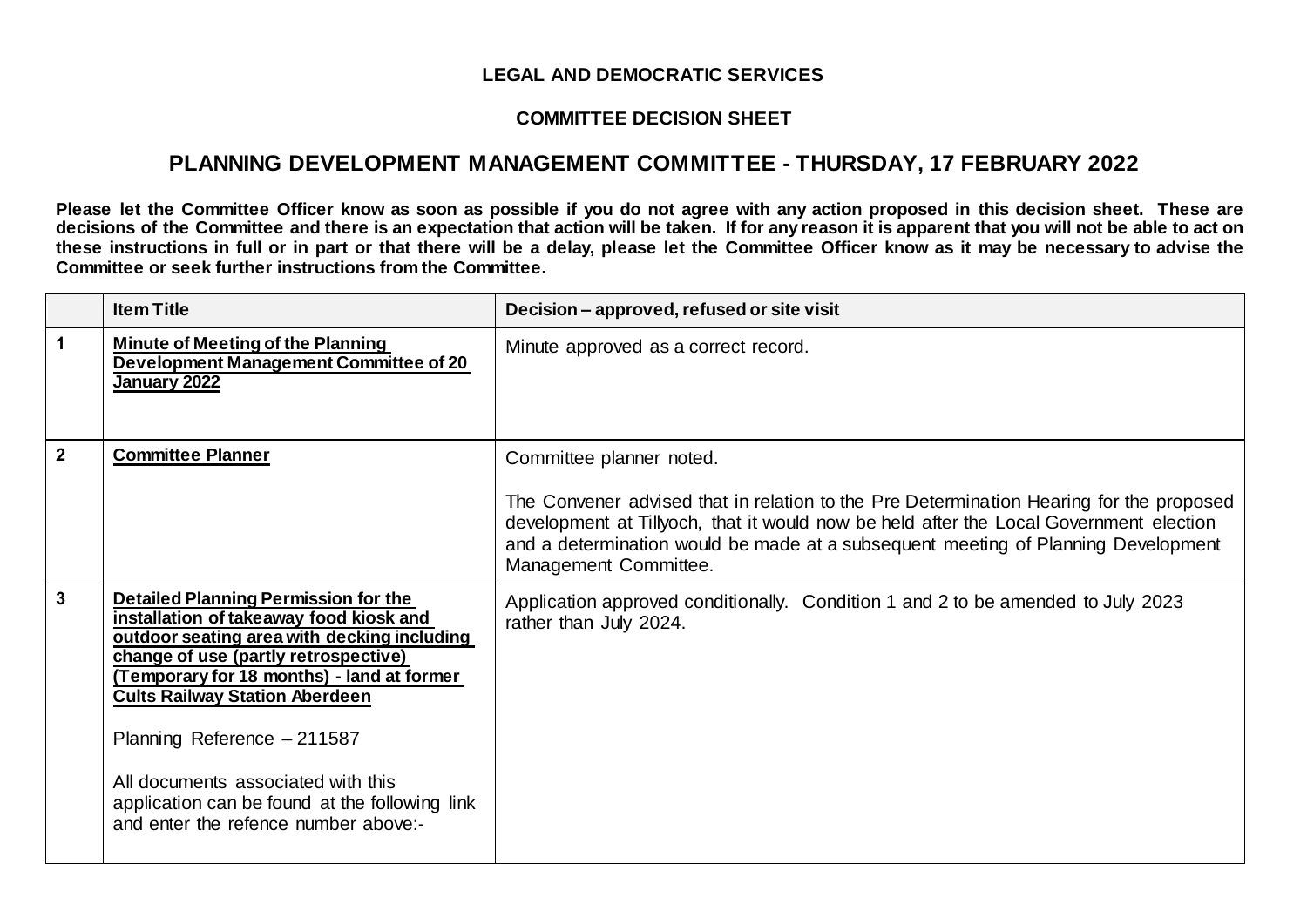|                         | <b>Item Title</b>                                                                                                                                                                                                                                                                                                                                                                                                                          | Decision – approved, refused or site visit                                                                                                                                                                                                                                                                                          |
|-------------------------|--------------------------------------------------------------------------------------------------------------------------------------------------------------------------------------------------------------------------------------------------------------------------------------------------------------------------------------------------------------------------------------------------------------------------------------------|-------------------------------------------------------------------------------------------------------------------------------------------------------------------------------------------------------------------------------------------------------------------------------------------------------------------------------------|
|                         | Link.                                                                                                                                                                                                                                                                                                                                                                                                                                      |                                                                                                                                                                                                                                                                                                                                     |
|                         | Planning Officer: Gavin Clark                                                                                                                                                                                                                                                                                                                                                                                                              |                                                                                                                                                                                                                                                                                                                                     |
| $\overline{\mathbf{4}}$ | Detailed Planning Permission for the erection<br>of a single storey extension to the rear - 36<br>Raeden Crescent Aberdeen<br>Planning Reference - 210972<br>All documents associated with this<br>application can be found at the following link<br>and enter the refence number above:-<br>Link.<br>Planning Officer: Roy Brown                                                                                                          | Application approved conditionally.                                                                                                                                                                                                                                                                                                 |
| $5\phantom{1}$          | <b>Detailed Planning Permission for the</b><br>redevelopment of an existing site for erection<br>of 17 residential flats over 4 storeys including<br>demolition and all associated works - 15<br><b>Maberly Street Aberdeen</b><br>Planning Reference - 210697<br>All documents associated with this<br>application can be found at the following link<br>and enter the refence number above:-<br>Link.<br>Planning Officer: Robert Forbes | Application approved conditionally and with a legal agreement. Defer determination of<br>the application, pending resubmission of a flood risk assessment and delegate authority<br>to the Interim Chief Officer - Strategic Place Planning to issue approval if SEPA<br>objection is removed and the legal agreement is concluded. |
| 6                       | <b>Detailed Planning Permission for the erection</b><br>of a coffee shop with 'drive-thru' (sui generis)<br>and associated infrastructure and                                                                                                                                                                                                                                                                                              | Application approved conditionally.                                                                                                                                                                                                                                                                                                 |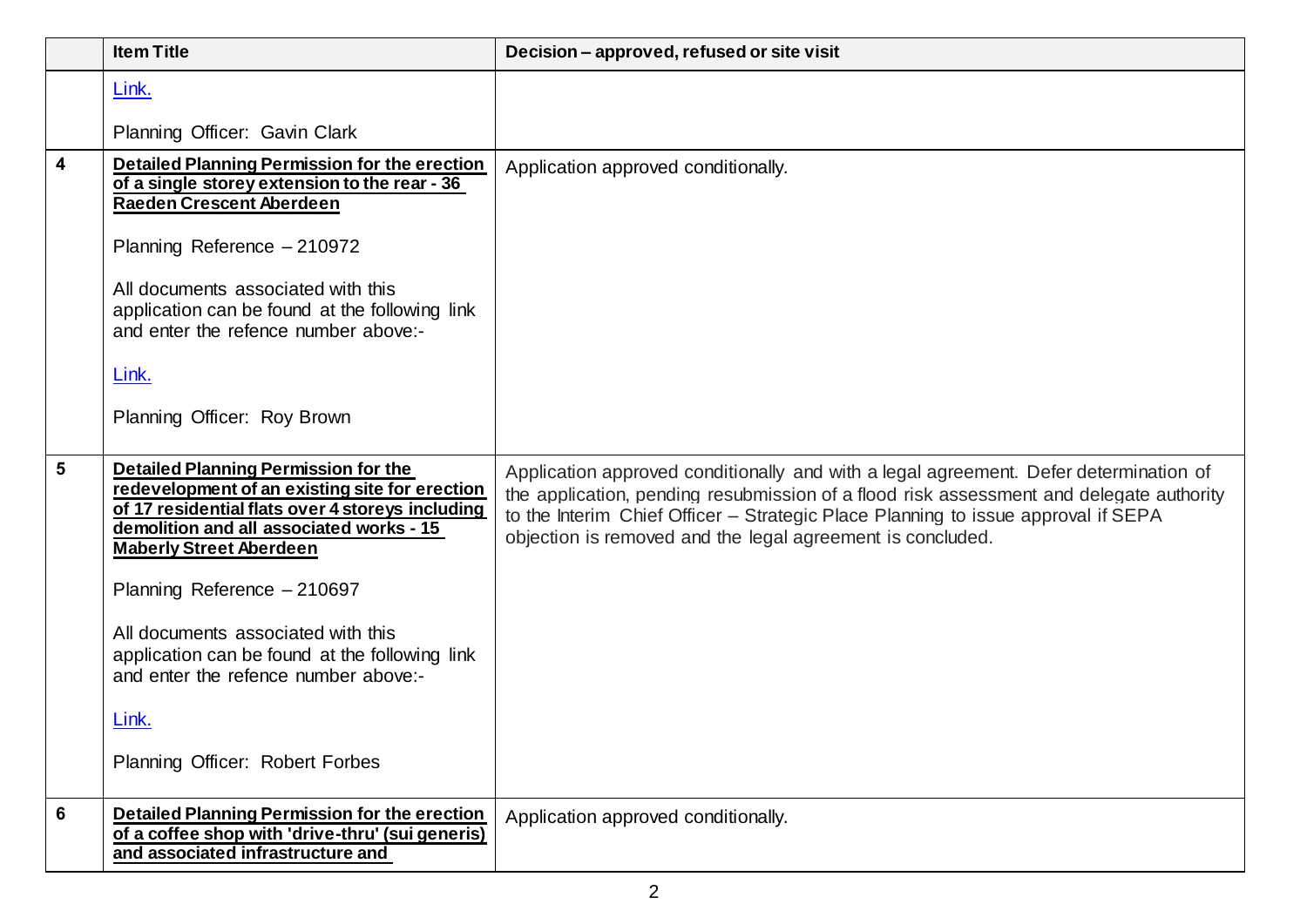|                | <b>Item Title</b>                                                                                                                                                                                                                                                                                                                                  | Decision - approved, refused or site visit |
|----------------|----------------------------------------------------------------------------------------------------------------------------------------------------------------------------------------------------------------------------------------------------------------------------------------------------------------------------------------------------|--------------------------------------------|
|                | landscaping works - site to north of KFC,<br>Intown Road, Bridge of Don Aberdeen<br>Planning Reference - 211453<br>All documents associated with this<br>application can be found at the following link<br>and enter the refence number above:-<br>Link.<br>Planning Officer: Jane Forbes                                                          |                                            |
| $\overline{7}$ | <b>Detailed Planning Permission for the</b><br>installation of broadband antenna<br>(retrospective) - 536 Great Western Road<br>Aberdeen<br>Planning Reference - 211633<br>All documents associated with this<br>application can be found at the following link<br>and enter the refence number above:-<br>Link.<br>Planning Officer: Ross McMahon | Application approved conditionally.        |
| 8              | <b>Planning Permission in Principle for the</b><br>erection of a dwelling house at West Cults<br>Farm, West Cults Road Aberdeen<br>Planning Reference - 211490<br>All documents associated with this<br>application can be found at the following link                                                                                             | Application refused.                       |